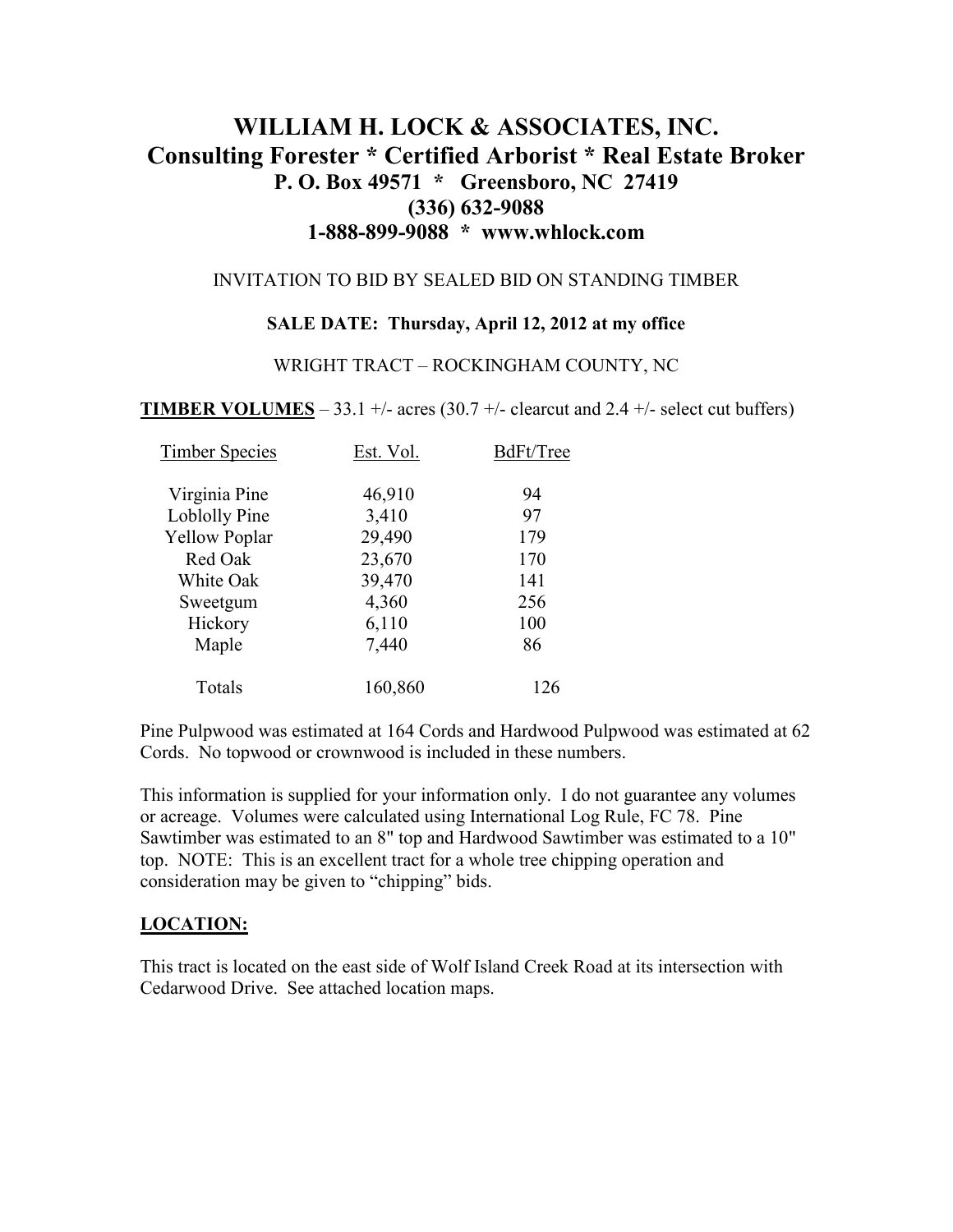Page Two Wright Tract - Timber Sale Sale Date: Thursday – April 12, 2012

# **BIDS:**

The Wright Tract is being sold on a lump sum sealed bid basis. Bids will be accepted by **regular mail** if received by 5:00 pm on Wednesday, April 11, 2012 **OR** bids will be accepted by **email (whlock@whlock.com), telephone (336-632-9088), fax (336-632- 9088), or in-person** at my office until 11:00 am on Thursday, April 12, 2012. At 11:00 am on Thursday, April 12, 2012 all bids received will be recorded. The successful bidder will be notified within 24 hours of the bid openings. A 10% deposit may be requested to be delivered to William H. Lock & Associates, Inc. within 72 hours of the bid opening. The balance of the sales price is to be delivered at the sale closing which should occur on or before April 26, 2012. The seller reserves the right to refuse or accept any and all bids. Seller will consider all bids. The seller will be responsible for the timber deed preparation, revenue stamps if recorded, and the forestry consultant fees. The buyer will be responsible for all other closing costs including a closing fee to the attorney handling the legal work. A \$1,000 performance deposit will be payable at closing and held in a non-interest bearing trust account until satisfactory completion of logging. The performance deposit does not limit the buyer's liability.

# **PLACE OF SALE:**

The timber sale will be held at the office of William H. Lock & Associates, Inc. in Greensboro, NC. The office address is 375 S. Swing Road, Greensboro, NC 27409. Telephone and Fax: 336-632-9088; Email: whlock@whlock.com

## **CONDITIONS OF SALE**:

1. The Buyer shall have until November 9, 2013 to cut and remove all merchantable timber within the "Sale Areas". "Creek Buffers" have been marked with Blue Paint. No blue painted trees marking the buffer boundaries may be cut. All pine of any size and hardwoods >16" DBH may be harvested from within these buffer areas provided all Best Management Practices, Forest Practice Guidelines, and any applicable river basin or watershed regulations are followed.

2. The Buyer shall access the tract from Wolf Island Creek Road or Cedarwood Road leading into the tract. All access routes will need to be installed and/or maintained according to all North Carolina Best Management Practices, Forest Practice Guidelines, and any applicable river basin or watershed rules. All roadways must remain open and passable by ordinary traffic at all times. The roadways must be left in similar condition at the completion of the harvesting operation as they were at the beginning of the harvesting operation. Call W.H. Lock if questions concerning access routes.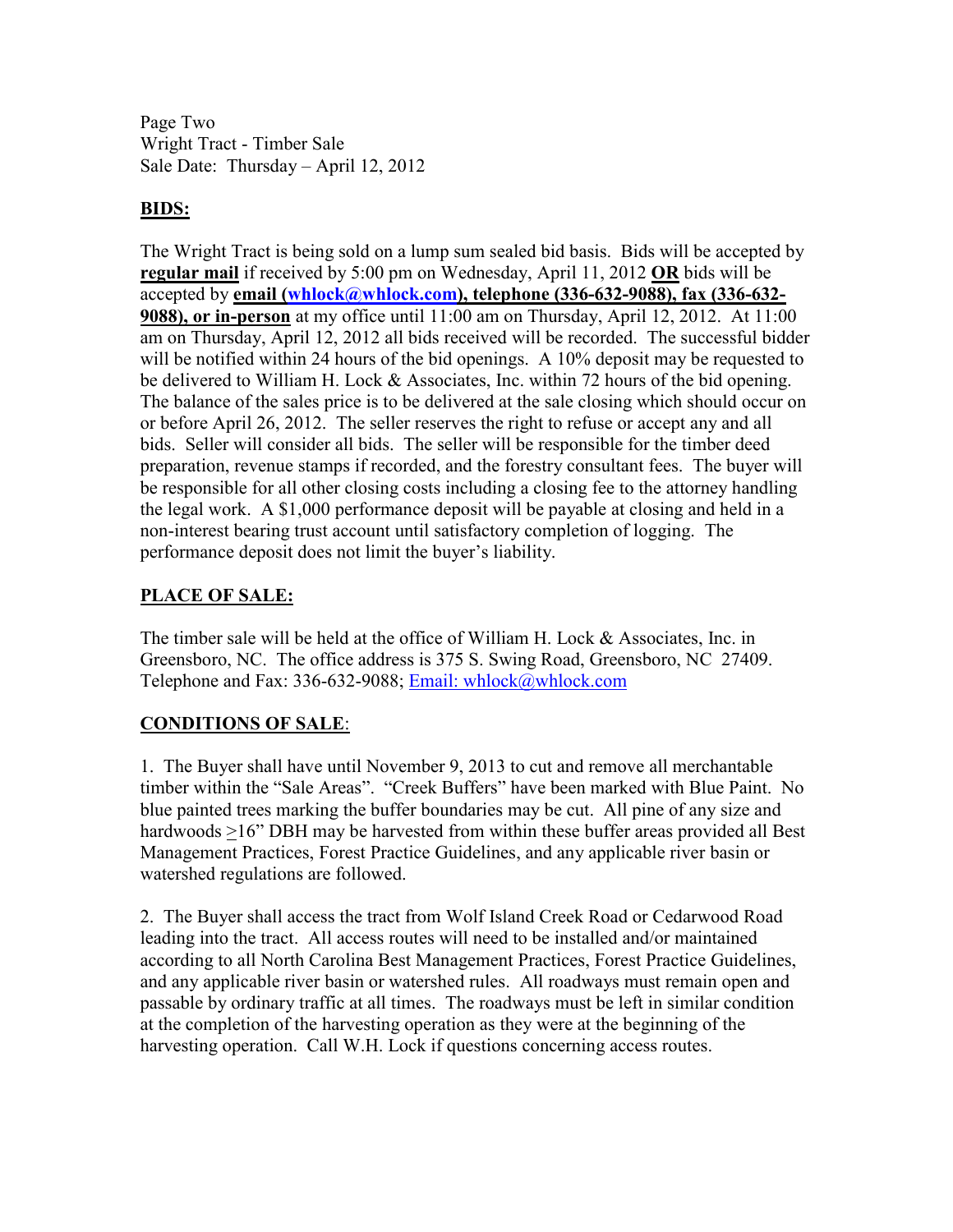Page Three Wright - Timber Sale Sale Date: Thursday – April 12, 2012

3. The Buyer is responsible for maintaining a clean site. No equipment parts, trash, tires or other debris shall be left on the property. It shall be the Buyer's responsibility to clean up any hazardous material or chemical waste spills including but not limited to Diesel Fuel, Hydraulic Fluid, Machine Oil, and/or Gasoline upon the subject property. Responsibility will include any required remediation including but not limited to the removal of contaminated soils.

4. Harvesting operations must not interfere with any farming operations and farming operations must not interfere with any harvesting operations. Decking, loading or hauling will not be permitted in any existing open fields or pastures immediately adjacent to the timber unless approved by William H. Lock & Associates, Inc. If approved, open areas must be free of logging debris, smoothed when completed, and re-seeded if necessary. All loading decks and truck parking areas must be reseeded when the harvesting operation is completed.

5. The Buyer is responsible for following all Federal, State, and local regulations regarding timber harvesting activities. If required, Buyer is responsible for obtaining any necessary permits or licenses required for timber harvesting. All logging operations must conform to North Carolina Best Management Practices, Forest Practices Guidelines, and any applicable river basin or watershed rules. In the event that a non-compliance situation is identified on the tract as a result of the harvesting operation, William H. Lock & Associates, Inc. will have the express right to suspend the harvesting operation until the situation is brought into compliance. No trees or other logging debris shall be left in or across the property boundary, sale cutting lines or access roads and paths.

6. All necessary property lines and corners have been marked with pink flagging. No flagged or painted trees denoting the property and/or sale boundary shall be cut and no trees outside the boundary lines shall be cut. If trees marking the property lines or sale boundary are cut, North Carolina timber trespass laws may apply. No trees shall be cut to fall on a neighboring landowner's property or where potential damage may occur. If existing property corners are damaged or removed as a result of the harvesting operation, Buyer agrees to replace the markers at the correct surveyed location at their own expense.

7. Buyer agrees to notify William H. Lock & Associates, Inc., P. O. Box 49571, Greensboro, NC 27419 at least 3 days in advance of the beginning of the harvesting operation and at least 3 days in advance of the completion of the harvesting operation. The buyer and/or logger must complete a pre-harvest inspection with WHL & Associates prior to beginning any logging activity.

8. Seller or their Agent reserves the right, in its sole discretion, to require the termination of all timber harvesting in the event that weather conditions cause the land to become so